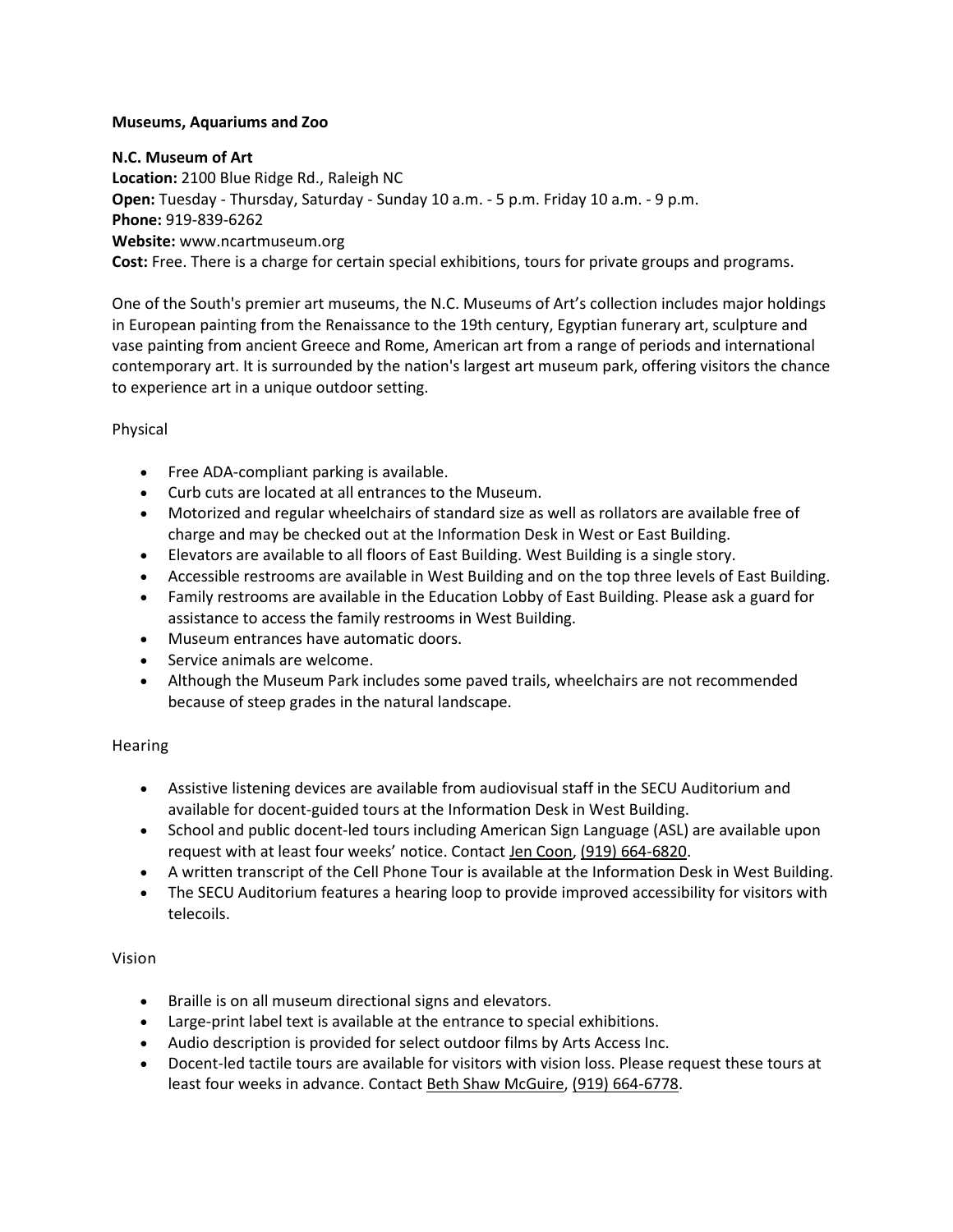• Large-print labels for selected works in the permanent collection are available at West Building Information Desk.

# **Southeastern Center for Contemporary Art (SECCA)**

**Location:** 750 Marguerite Dr., Winston-Salem, NC **Open:** Tuesday - Saturday 10 a.m. - 5 p.m. Thursday 10 a.m. - 8 p.m. Sunday 1 p.m. - 5 p.m. Closed Mondays and major holidays **Phone:** 336-725-1904 **Website:** www.secca.org **Cost:** Free.

The [Southeastern Center for Contemporary Art](http://www.secca.org/) was founded in in 1956 by Winston-Salem industrialist James G. Hones with the mission of showcasing the work of contemporary southern artists. It continues that tradition today with an added focus on exhibiting the work of the country's major contemporary artists, and employing dynamic and innovative approaches and tools to connect students with contemporary art for discovery.

Physical:

- Two marked accessible parking spaces in front of the original front door and more in the main parking lot.
- Museum is wheelchair-accessible
- Smooth stone and brick paths at least 4 feet wide with slopes and areas of rest. The interior has marble floors with a gently sloped ramp connecting the old house to the modern building. Leather benches provide areas of rest.
- The entrance is level. Doorbell for visitors who cannot open the door.
- One accessible family restroom. Sink faucets have timed release push-button handles. Hearing:
	- An assistive listening system is available.

Vision:

• Restroom signs have Braille.

### **The N.C. Museum of Natural Sciences - Raleigh**

**Location:** 11 W. Jones St., Raleigh NC

**Open:** Monday-Saturday 9 a.m. - 5 p.m. Sunday noon - 5 p.m. Please see web site for holiday closings. **Phone:** 919-733-7450; Curator of Special Populations: 919-707-9887 **Website:** [www.naturalsciences.org](http://www.naturalsciences.org/)

**Cost:** Free. However, some special exhibits require a fee.

North Carolina's most-visited museum, the N.C. Museum of Natural Sciences is also the largest museum of its kind in the South, and one of the nation's most respected museums that explores the natural world. The cutting-edge Nature Research Center uses state-of-the-art laboratories, research opportunities, interactive exhibits and live presentations given by top scientists to make science a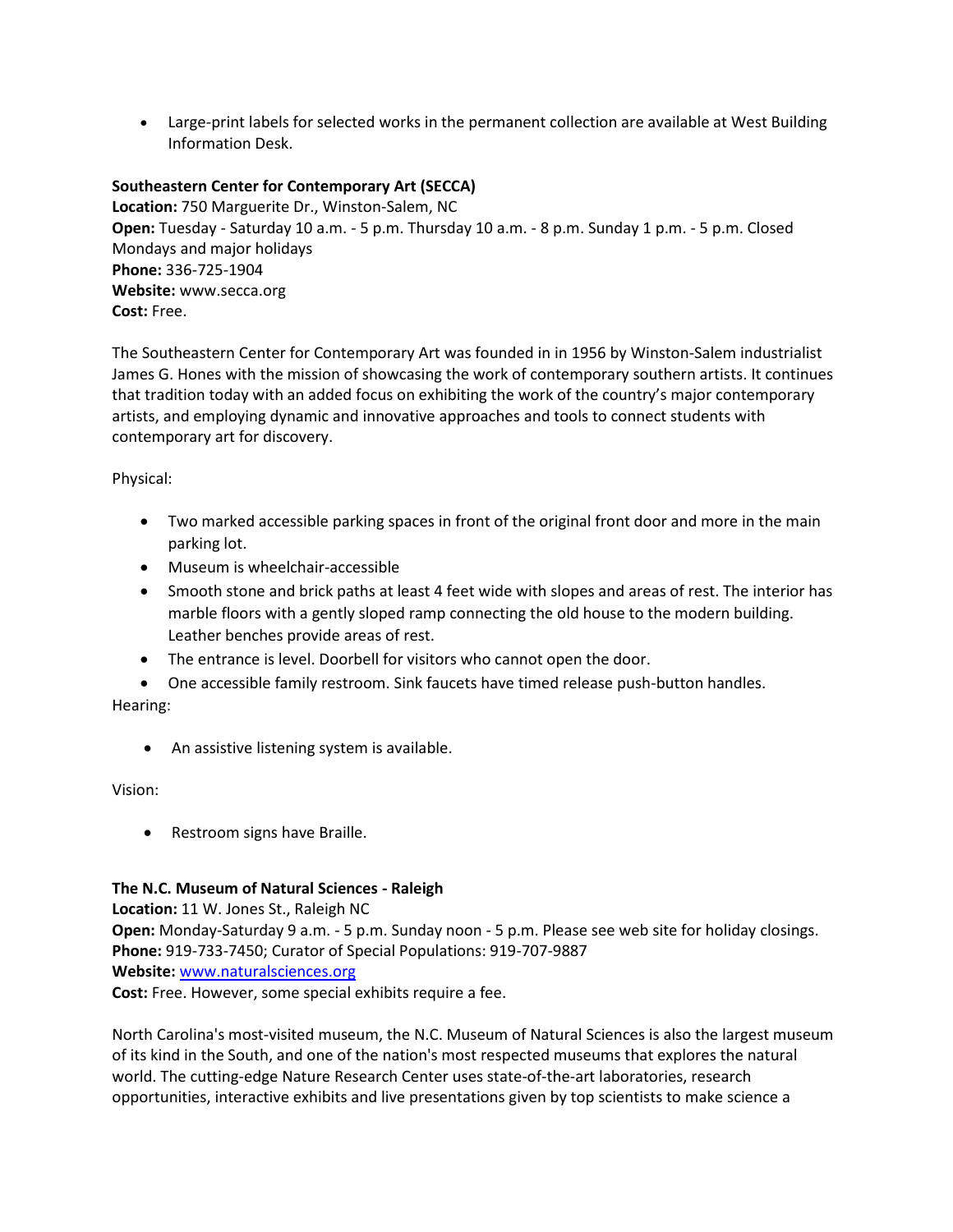tangible and enjoyable experience to help visitors understand the practical applications of science in their daily lives.

# Physical

- Marked accessible parking is available on streets and in designated lots.
- Wheelchairs are available from the front desk.
- Elevators are available in both the main building and the Nature Research Center.
- Accessible restrooms are located on each floor.
- Ramps are available to enter both the main building and the Nature Research Center and both entrances have touch-activated doors.

# Hearing

- The NC NatSci Museum app for Apple devices provides a multimedia guide of all museum exhibits as well as a navigable map that allow visitors with vision loss or blindness, those who are hard of hearing or deaf, those with learning disabilities, as well as the general public, an enhanced Museum visit. [Museum](https://itunes.apple.com/us/app/north-carolina-museum-natural/id920517171?mt=8) Guide iOS app on iTunes
- Apple iPod touch devices are available to borrow from the Museum Store to use the NC NatSci app for those that do not have their own device.
- Assistive Listening Devices are available for visitors with hearing loss attending live presentations in the WRAL 3D Theater and events in the Environmental Conference Center.

# Vision

- The NC NatSci Museum app for Apple devices provides a multimedia guide of all museum exhibits as well as a navigable map that allow visitors with vision loss or blindness, those who are hard of hearing or deaf, those with learning disabilities, as well as the general public, an enhanced Museum visit. [Museum](https://itunes.apple.com/us/app/north-carolina-museum-natural/id920517171?mt=8) Guide iOS app on iTunes
- Guided and tactile tours are available for small groups of visitors with disabilities in downtown Raleigh facilities. Pre-registration required.
- A Tactile Kit for visitors with vision loss can be reserved by visitors prior to their visit by contacting the Accessibility & Inclusion Coordinator.
- Bluetooth iBeacon technology is available for independent wayfinding and navigation of the Nature Research Center for visitors with vision loss or blindness. Download [Blindsquare's](https://itunes.apple.com/us/app/blindsquare/id500557255?mt=8) full version, or a free [Museum-only](https://itunes.apple.com/us/app/blindsq-event/id635707709?mt=8) version (Blindsquare Event).

**The N.C. Museum of Natural Sciences - Whiteville Location:** 415 South Madison St., Whiteville, NC **Open:** Tuesday - Saturday 9 a.m. - 5 p.m. Closed major holidays. **Phone:** 910-914-4185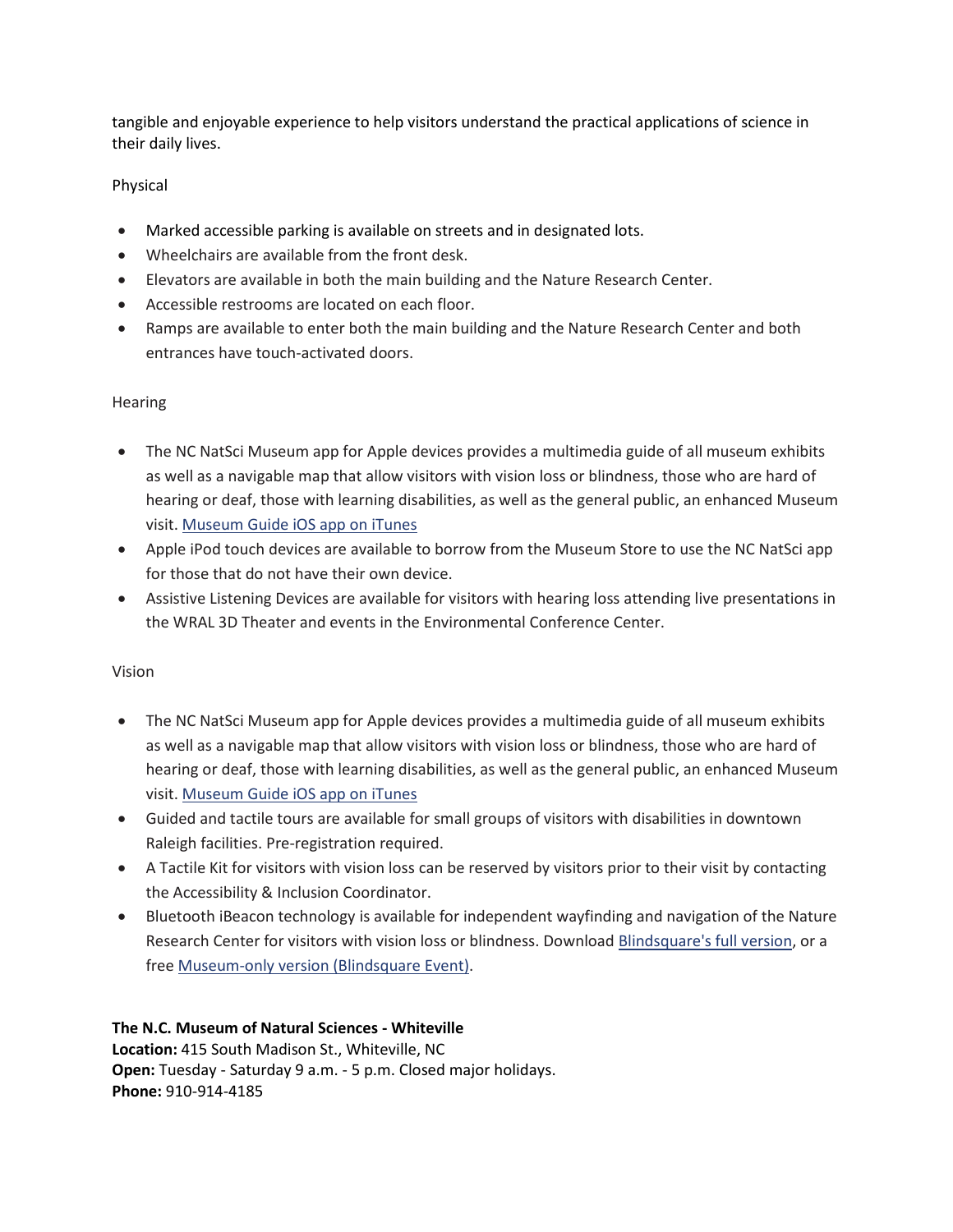**Website:** www.naturalsciences.org/whiteville **Cost:** Free.

The North Carolina Museum of Natural Sciences at Whiteville is a dynamic indoor-outdoor nature and science learning center featuring and Investigate Lab, Naturalist Center and an outdoor Nature PlaySpace.

#### Physical

- Two accessible parking spaces.
- The museum entrance has a ramp for wheelchair access.
- Accessible restrooms are available.
- Wheelchairs are available.

### Hearing

• Some touch-screen displays have captions.

### Vision

• Specimens in the Naturalist Center and discovery boxes in the Discovery Forest provide a tactile experience.

#### **N.C. Museum of History**

**Location:** 5 East Edenton St., Raleigh NC **Open:** Monday - Saturday 9 a.m. - 5 p.m.; Sunday noon - 5 p.m. **Phone:** 919-807-7900 **Website:** www.ncmuseumofhistory.org **Cost:** Free. However, some special exhibits require a fee.

With a collection of more than more than 350,000 artifacts that tell the story of North Carolina's diverse people and places and a signature exhibit that covers more than 14,000 years of history, the [North](http://ncmuseumofhistory.org/)  [Carolina Museum of History](http://ncmuseumofhistory.org/) encourages you to discover the Tar Heel State's past and to reflect on your life and place in history.

### Physical

- Accessible parking is available in the surface parking lot located in the block east of the museum (enter at booths off Jones Street or Edenton Street. Metered street parking available. Parking is free on weekends.
- Ramp access is available on the Edenton St. side of the museum, providing access to the museum's main entrance. A second accessible entrance from Jones St. provides access to classroom/restaurant level and elevators to the museum lobby.
- Elevators are available on all levels.
- Ramp access entrances have touch-activated doors.
- Courtesy wheelchairs are available at the information desk.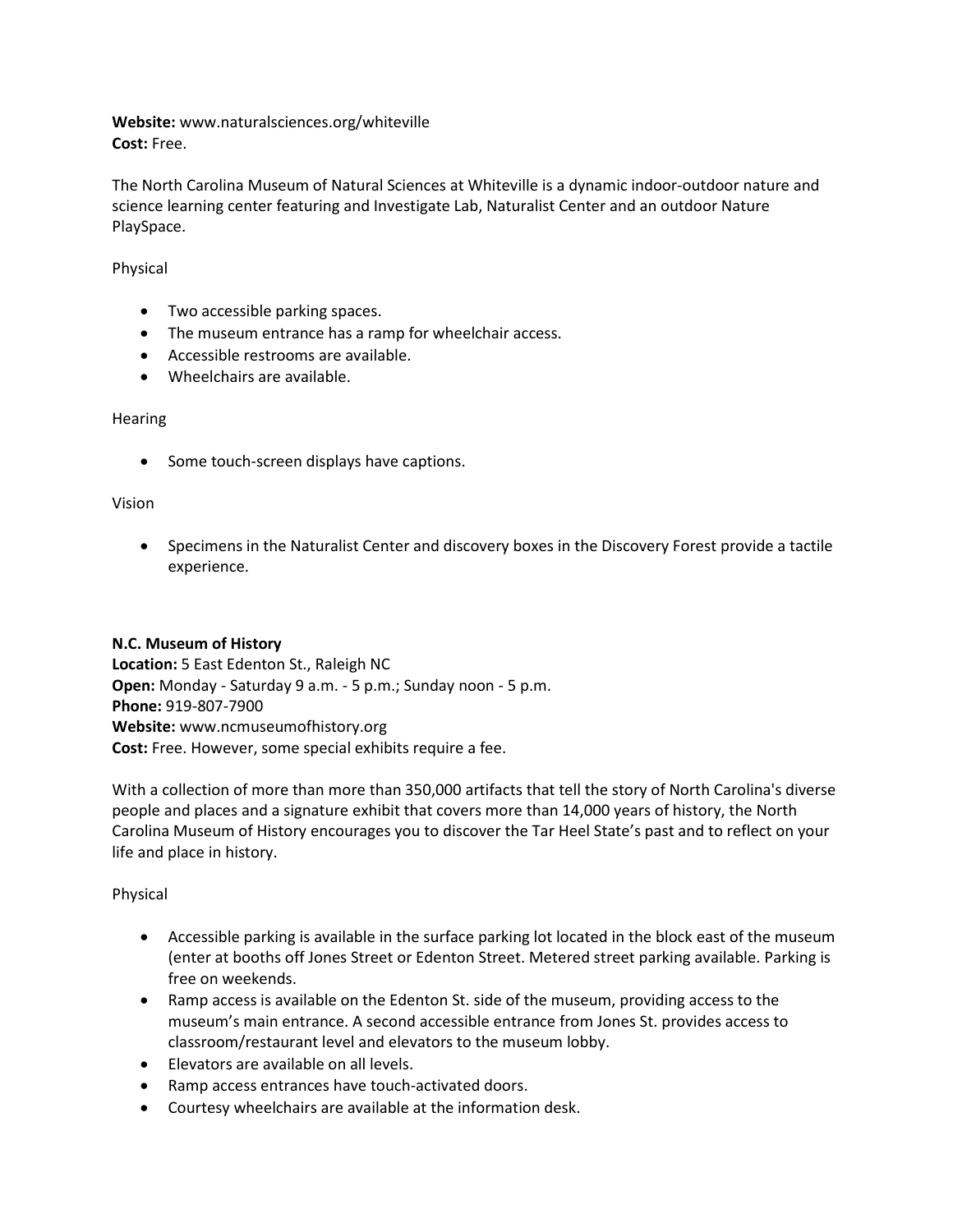- Accessible restrooms are located on the lobby floor and restaurant/classroom level.
- Wheelchair-accessible spaces are located at the rear of the Daniels Auditorium.
- Service animals are welcome.

# **Hearing**

- The museum provides assisted listening devices for programs in Daniels Auditorium. Ask the AV technician in the booth.
- Most videos in exhibits have a button to press to display captions. Sign language interpreters are available with two weeks' notice.

# Vision

- Large-print brochures are available.
- The signs next to the statues outside the museum and the restroom signs have Braille.

# **Graveyard of the Atlantic Museum**

**Location:** 5900 Museum Dr., Hatteras, NC **Open:** April - mid-October: Monday - Saturday 10 a.m. - 5 p.m.; Mid-October - March: Monday - Friday 10 a.m. - 4 p.m. **Phone:** 252-986-2995 **Website:** [www.ncmaritimemuseum.org](http://www.ncmaritimemuseum.org/) **Cost:** Free.

The Graveyard of the Atlantic Museum is a public, non-profit, educational institution dedicated to the preservation, advancement and presentation of the maritime history and shipwrecks of the North Carolina Outer Banks from the earliest periods of exploration and colonization to the present day, with emphasis on the periods from 1524 to 1945.

Physical

- Five accessible parking spaces.
- The museum entrance has a ramp for wheelchair access.
- Accessible restrooms are available.
- Wheelchairs are available for visitors.

### Hearing

• The museum has text boards and written text for some videos.

### Vision

• Interior doors have Braille signage.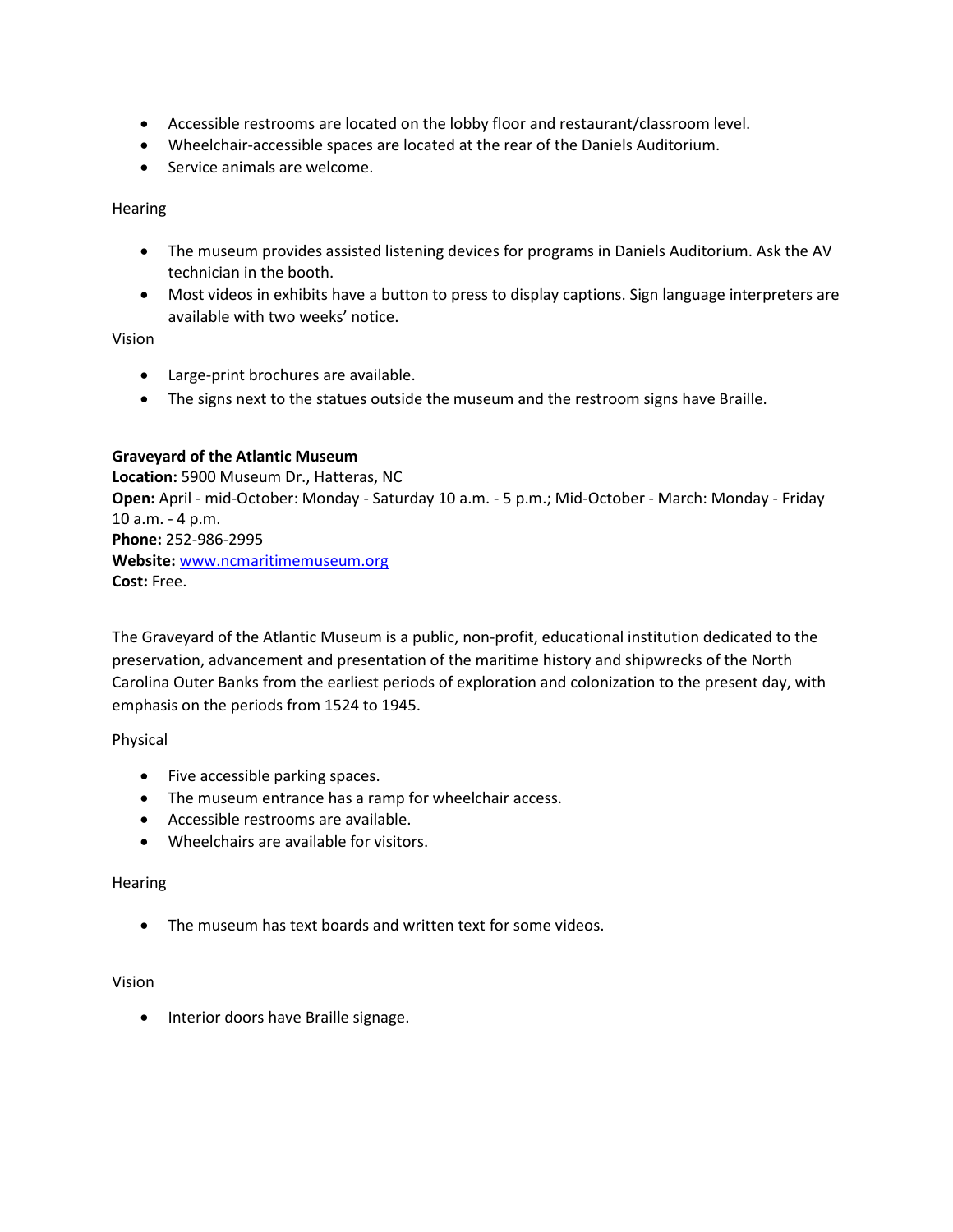### **North Carolina Maritime Museum at Beaufort**

**Location:** 315 Front St., Beaufort, NC **Open:** Monday - Friday 9 a.m. - 5 p.m. Saturday 10 a.m. - 5 p.m.; Sunday 1 p.m. - 5 p.m. **Phone:** 252-728-7317 **Website:** [www.ncmaritimemuseum.org](http://www.ncmaritimemuseum.org/) **Cost:** Free.

The North Carolina Maritime Museum in Beaufort reflects coastal life and interprets lighthouses and lifesaving stations, the seafood industry, motorboats, and more. Studies in marine life, science, and ecology are available for all ages. The Beaufort museum is the repository for artifacts from Blackbeard's wrecked flagship, "Queen Anne's Revenge," among them cannons, grenades, belt buckles and beads. The Harvey W. Smith Watercraft Center teaches boatbuilding for all ages.

# Physical

- One accessible parking space.
- The museum entrance has a ramp for wheelchair access.
- Accessible restrooms are available.
- Wheelchairs are available for visitors.

# **Hearing**

- All exhibits have text panels or labels that provide information.
- The museum will provide a sign language interpreter with advance notice.

# Vision

- 3-D Touch Me exhibits.
- Braille exhibit guides are available.
- Large-print text on exhibit signs.

### **Museum of the Cape Fear**

**Location:** 801 Arsenal Ave., Fayetteville, NC **Open:** Tuesday - Saturday 10 a.m. - 5 p.m. Sunday 1 p.m. - 5p.m. Closed Monday. **Phone:** 910-486-1330 **Website:** https://museumofthecapefear.ncdcr.gov/ **Cost:** Free.

From an early influx of Scottish settlers to the dominance of military bases today, North Carolina's southeastern region is place with many stories to tell. Fayetteville's [Museum of the Cape Fear](http://museumofthecapefear.ncdcr.gov/) mirrors that diversity and offers you the chance to explore many facets of our state's history. Without ever leaving the museum's grounds you step insides the 1897 home of a prosperous Cumberland County businessman, explore the ruins of the Civil War-era Fayetteville Arsenal and experience exhibits covering the region's American Indian roots and eventual industrial development.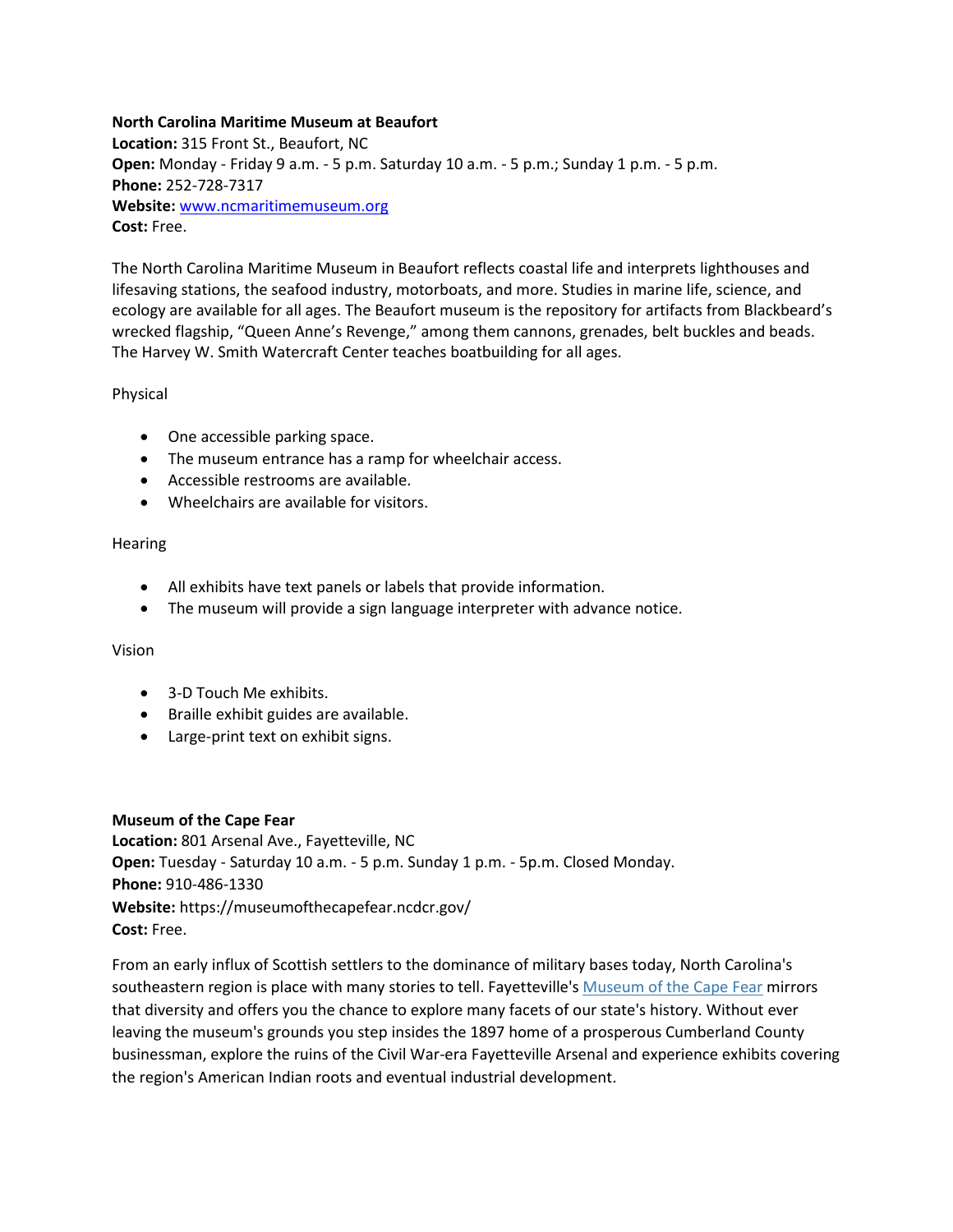Physical:

- One marked accessible parking space.
- Brick and concrete sidewalks at least 4 feet wide with areas of rest. The terrain at Asenal Park contains small slopes.
- Both the museum and Poe House entrances are wheelchair-accessible.
- One accessible restroom for each gender.
- The museum has an elevator.
- Touch boxes and interactive exhibits are wheelchair-accessible.
- Visitors unable to access the second floor of the Poe House are given a pictorial book with a brief description of what visitors see and hear on the tour.

Hearing:

• Videos shown in the museum have captions.

Vision:

- Music audio is provided in some galleries.
- Touch items can be found throughout the museum.

#### **Museum of the Albemarle**

**Location:** 501 S. Water St., Elizabeth City, NC **Open:** Tuesday - Saturday 10 a.m. - 4 p.m. Closed Sunday, Monday and state holidays **Phone:** 252-335-1453 **Website:** www.museumofthealbemarle.com **Cost:** Free.

From the American Indians, watermen, farmers, craftsmen that dominated the northeastern North Carolina of yesteryear to the vibrant Coast Guard culture of Elizabeth City today, discover the 10,000 years of local history at the [Museum of the Albemarle.](http://www.museumofthealbemarle.com/) At this unique history museum, artifacts, illustrations and hands-on activities give life to the culture of region defined by its closeness to one of the world's largest freshwater sounds. Immerse yourself in the sights and sounds of an 1800s smokehouse, help your kids discover what life was like long ago and see the watercraft that connected a people to their place all under one roof.

Physical:

- Marked accessible parking spaces available
- Concrete paths at least 4 feet wide with curb cuts.
- Carpeted floors inside the museum.
- Museum entrance has a ramp.
- Six accessible restrooms.
- The museum has an elevator.
- The museum is wheelchair-accessible.

Additional: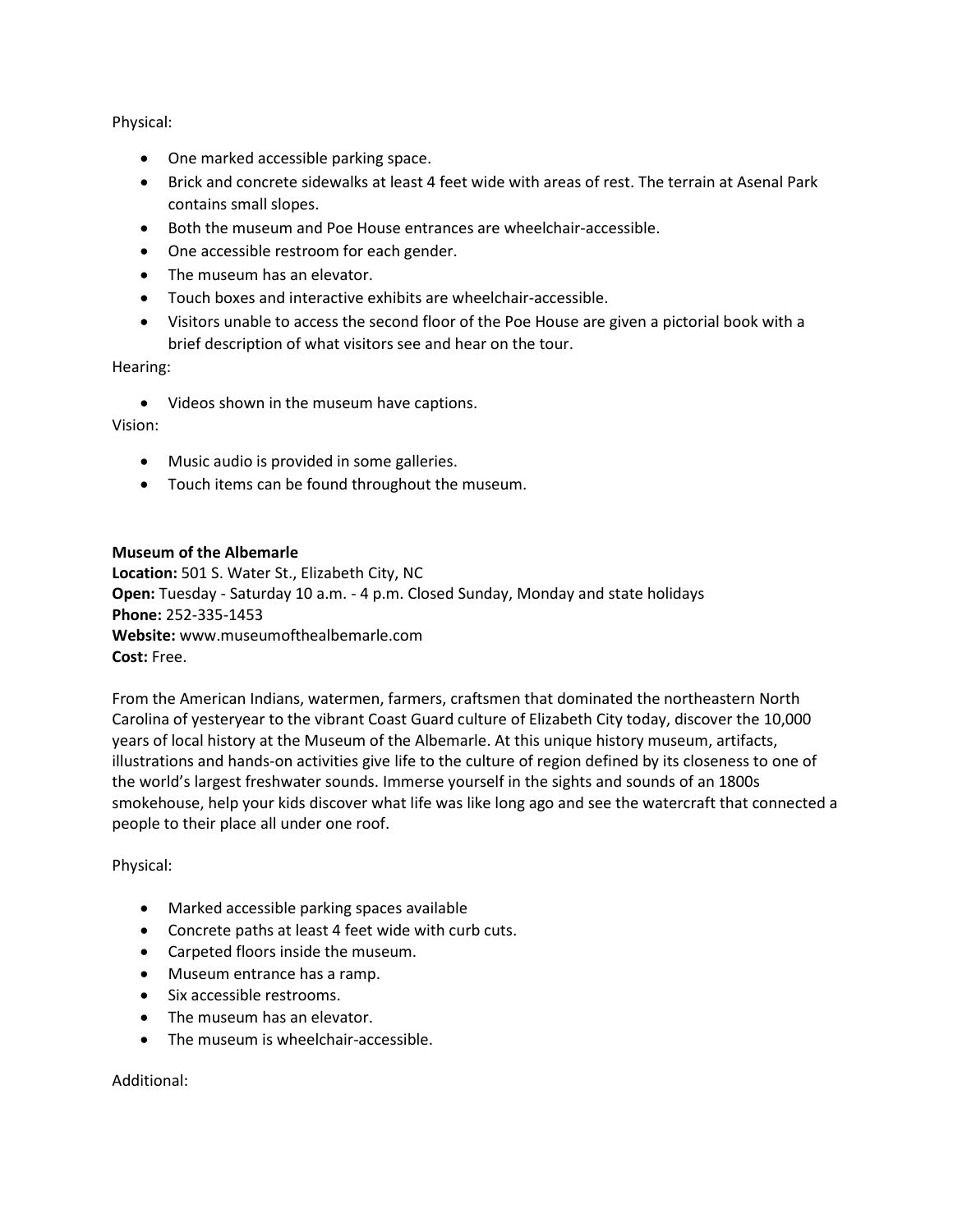• Nursing room is available upon request.

#### **Mountain Gateway Museum**

**Location:** 24 Water St., Old Fort, NC **Open:** Monday, noon-5 p.m., Tuesday-Saturday, 9 a.m.-5 p.m.; Sunday, 2-5 p.m. **Phone:** 828-668-9259 **Website:** www.mountaingatewaymuseum.org **Cost:** Free.

The Mountain Gateway Museum is a pioneer lifestyle museum. The primary structure is a stone Works Progress Administration building. The site is 3.5 acres with two 19th century cabins, an amphitheater, a gazebo and Mill Creek flowing through the grounds.

Physical:

- One marked accessible parking space.
- Three concrete paths at least 4 feet wide with slopes and areas of rest. The grounds between the buildings have grass with a park-like atmosphere.
- The entrance has a ramp.
- One accessible restroom for each gender.
- Not all areas of the museum are accessible to visitors with mobility disabilities, but most visitors do not have great difficulty moving about in a wheelchair.

### **The North Carolina Zoo**

**Location:** 4401 Zoo Parkway, Asheboro, NC **Open:** Daily March - October 9 a.m. - 5 p.m.; November - February 9 a.m. - 4 p.m. Closed Christmas Day. **Phone:** 800-488-0444 **Website:** www.nczoo.org **Cost:** Admission fee. Reduced fee for seniors and children under 12 years old.

Located in the picturesque Uwharrie Mountains, the North Carolina Zoo is recognized as one of the world's finest natural habitat animal parks and is the first American zoo designed entirely around the "natural habitat" philosophy – presenting animals and plants in exhibits that closely resemble their wild environments. The zoo's African and American exhibit regions span more than 500 acres, ranking it among the nation's largest walk-through zoos.

Physical

- 51 accessible parking spaces are available.
- Both entrances are on a level walking surface and have accessible drop-off points for visitors who are mobility-impaired.
- Zoo paths are asphalt and concrete at least 4 feet wide with some slopes. Signs point out areas with gentle slopes. Benches provide areas of rest.